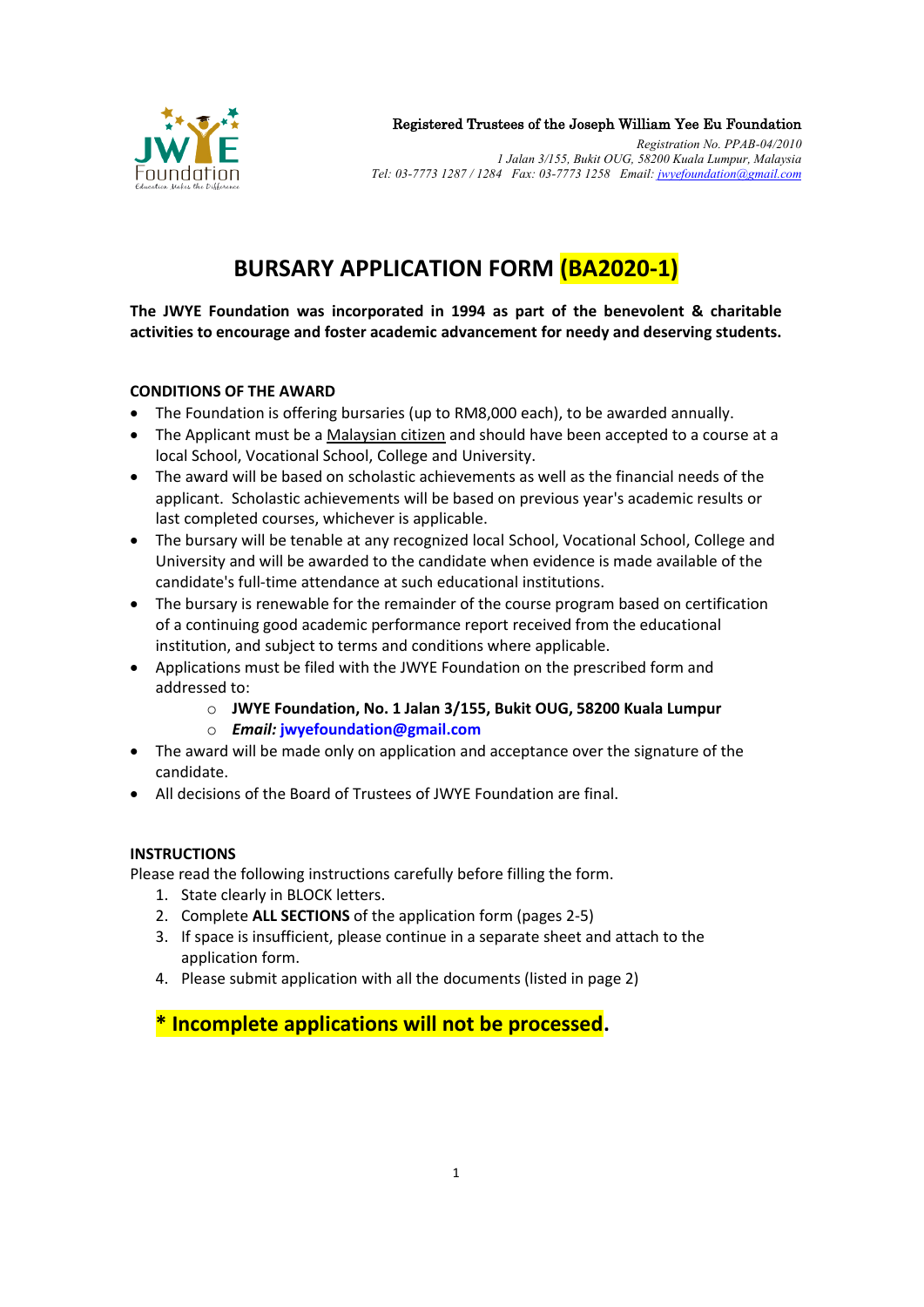Please tick **√** and attach **ALL DOCUMENTS** (a), (b) - (n) as certified true copies in the following order, to your Application Form:

| <b>NAME OF APPLICANT:</b>                                                                                                                | Checked<br>by<br>applicant | Checked<br>by JWYEF |
|------------------------------------------------------------------------------------------------------------------------------------------|----------------------------|---------------------|
| A letter from you to the Chairman, Scholarship Committee, JWYE Foundation -<br>a)<br>about yourself and your current financial situation |                            |                     |
| Reference Letter / Testimonial from main (1 <sup>st</sup> ) referee<br>b)                                                                |                            |                     |
| Identity Card (both sides)<br>c)                                                                                                         |                            |                     |
| <b>Birth Certificate</b><br>d)                                                                                                           |                            |                     |
| e) Admission / Acceptance Letter from Vocational School / College/ Institution /<br>University                                           |                            |                     |
| Calendar of Course Years / Semesters, available from your educational<br>f)<br>institution                                               |                            |                     |
| Schedule of Course Fees by academic year / semester, available from your<br>g)<br>educational institution                                |                            |                     |
| Previous year's academic results, or last completed semester / term course<br>h)<br>(if you are already midway in college / university)  |                            |                     |
| Parent / Guardian's latest Income Tax Statement or latest pay slip<br>i)                                                                 |                            |                     |
| SPM / O-Level / STPM / A-Level / Diploma / other equivalent qualifications<br>i)                                                         |                            |                     |
| School leaving certificates and testimonials<br>k)                                                                                       |                            |                     |
| Other Scholarship, Bursary, Grant (if any) - letter of offer from organisation<br>$\vert$                                                |                            |                     |
| m) PTPTN or PTPK Loan (if any) - letter of offer from PTPTN or PTPK                                                                      |                            |                     |
| Others (if any) – please specify<br>n)                                                                                                   |                            |                     |
|                                                                                                                                          |                            |                     |
|                                                                                                                                          |                            |                     |
|                                                                                                                                          |                            |                     |
|                                                                                                                                          |                            |                     |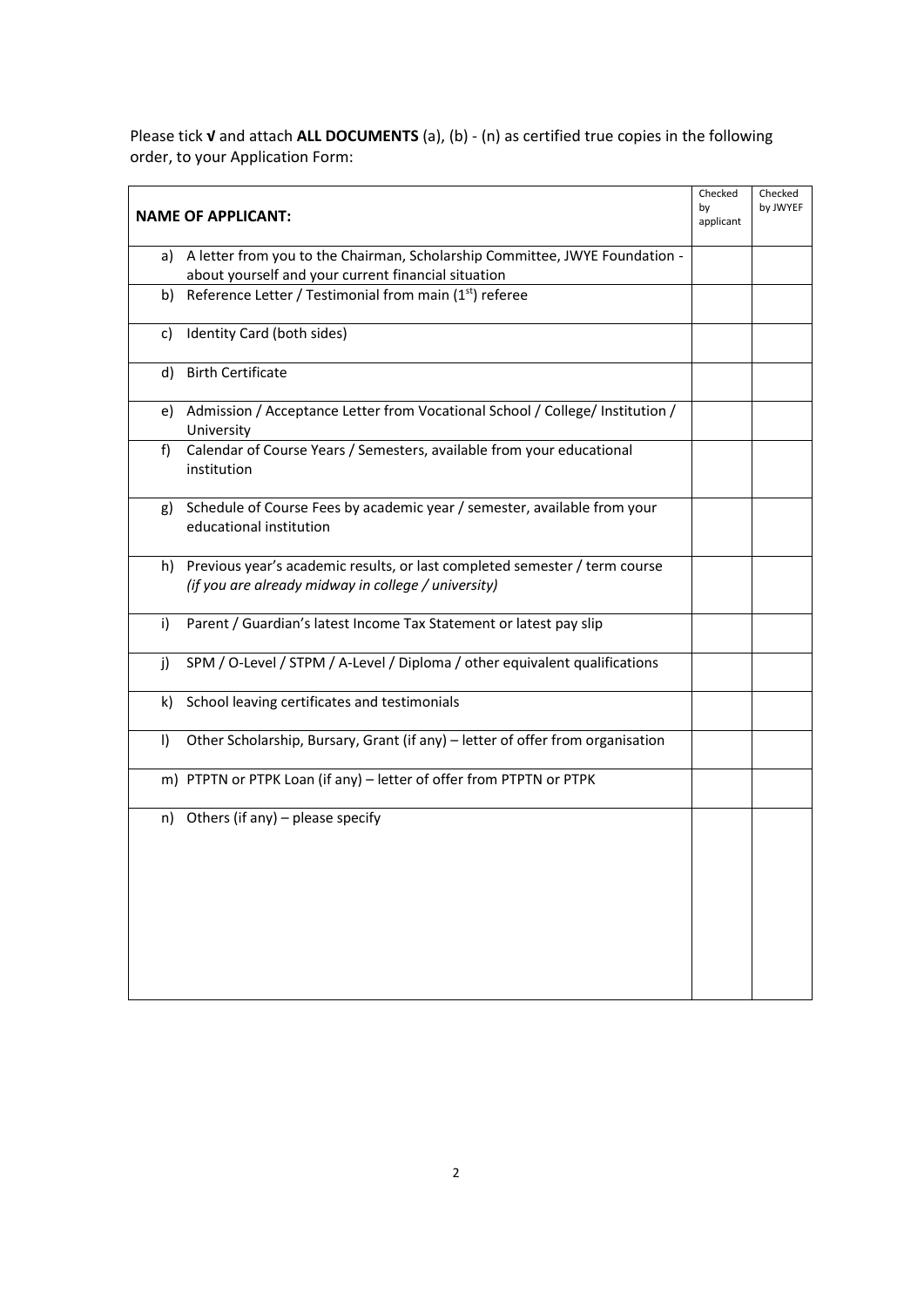| <b>SECTION A: PERSONAL INFORMATION</b> |      |        |                |                              |
|----------------------------------------|------|--------|----------------|------------------------------|
| Name:                                  |      |        |                |                              |
| (as in $I/C$ )                         |      |        |                |                              |
| $I/C$ No:                              |      |        |                |                              |
| Gender:                                | Male | Female | Date of Birth: | <b>PLEASE</b>                |
| Address :                              |      |        |                | <b>AFFIX</b><br><b>PHOTO</b> |
|                                        |      |        |                |                              |
|                                        |      |        |                |                              |
| Tel No:                                |      |        | Mobile No:     |                              |
| Email address:                         |      |        | Skype ID:      |                              |

| <b>SECTION B: COURSE TO BE UNDERTAKEN</b>         |  |
|---------------------------------------------------|--|
| Name of School / Vocational School / College /    |  |
| Institution/University:                           |  |
| Course Name:                                      |  |
| Duration of course (total years / semesters)      |  |
| Course Start & End Dates:                         |  |
| <b>Total Course Fees:</b>                         |  |
| Remaining Period of Course: (if midway)           |  |
| Amount required for remaining period of course:   |  |
| Other expenses (exclude course fees):             |  |
| eg expenses for accommodation, travel, meals, etc |  |
|                                                   |  |
|                                                   |  |
|                                                   |  |

| SECTION C: PTPTN or PTPK LOAN / SCHOLARSHIPS / BURSARIES / GRANTS APPLIED FOR OR RECEIVED (if any) |        |  |  |  |
|----------------------------------------------------------------------------------------------------|--------|--|--|--|
| Name of Organisation                                                                               | Amount |  |  |  |
|                                                                                                    |        |  |  |  |
|                                                                                                    |        |  |  |  |
|                                                                                                    |        |  |  |  |

| <b>SECTION D: ACADEMIC QUALIFICATIONS</b> | Qualifications | <b>Year Completed</b> |
|-------------------------------------------|----------------|-----------------------|
| SPM / O-Level / equivalent                |                |                       |
| STPM / A-Level / equivalent               |                |                       |
| Diploma / equivalent                      |                |                       |
| OTHERS - e.g. last semester results       |                |                       |
|                                           |                |                       |

| <b>SECTION E: EXTRA-CURRICULAR ACTIVITIES</b>                             |      |               |
|---------------------------------------------------------------------------|------|---------------|
| INCLUDING MEMBERSHIPS OF SOCIETIES / ASSOCIATIONS / SPORTS / GAMES        | Year | Position Held |
|                                                                           |      |               |
|                                                                           |      |               |
|                                                                           |      |               |
|                                                                           |      |               |
| PRIZES / AWARDS WON SUCH AS ACADEMIC/SUBJECT/PRIZES, TROPHIES, MEDALS FOR |      | Year          |
| SPORTS/OTHER COMPETITION (if any)                                         |      |               |
|                                                                           |      |               |
|                                                                           |      |               |
|                                                                           |      |               |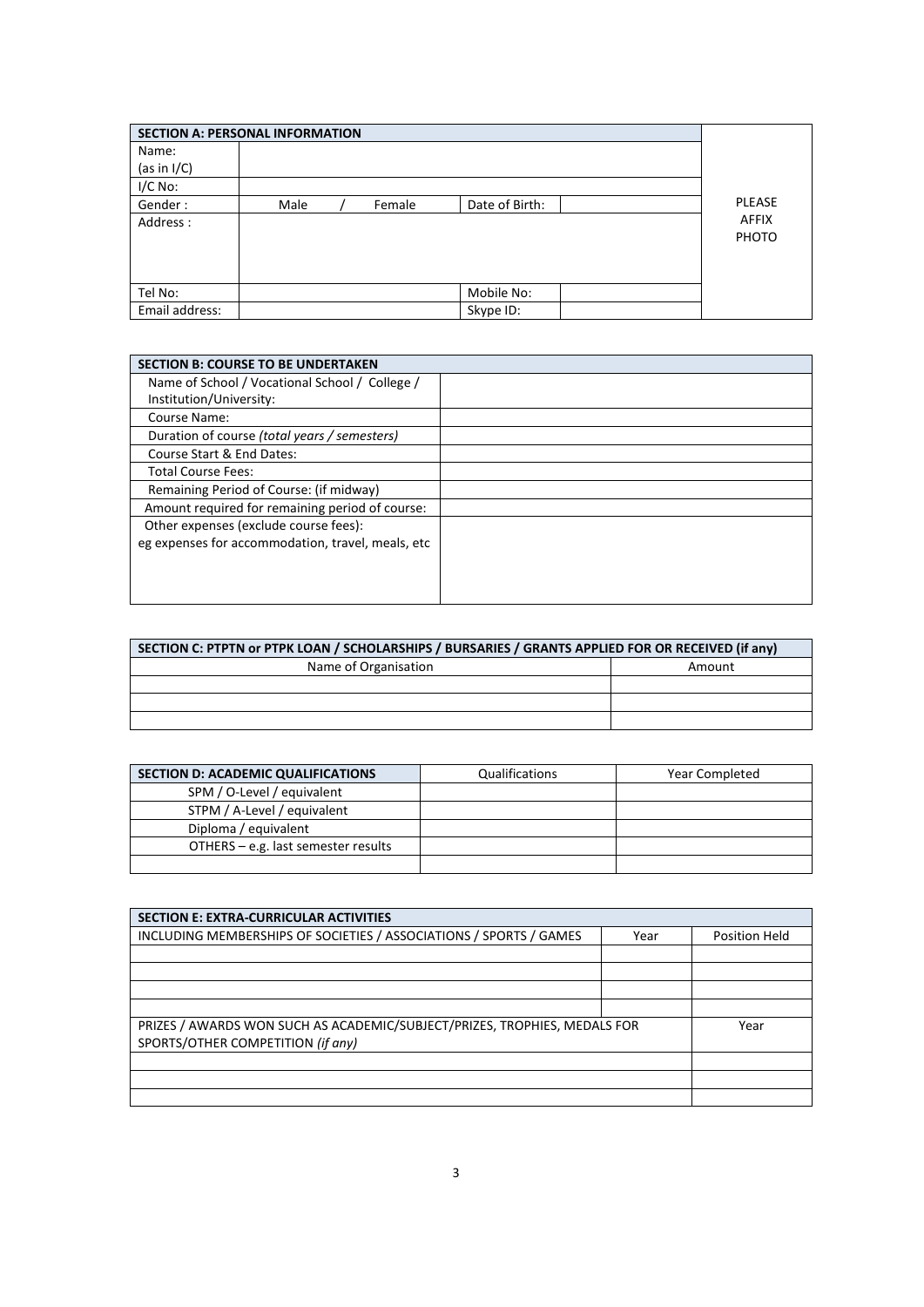| <b>SECTION F: FAMILY BACKGROUND</b>                          |                            |               |  |                                       |                            |                                   |
|--------------------------------------------------------------|----------------------------|---------------|--|---------------------------------------|----------------------------|-----------------------------------|
| <b>FATHER / GUARDIAN</b>                                     |                            | <b>MOTHER</b> |  |                                       |                            |                                   |
| Name:                                                        |                            | Age:          |  | Name:                                 | Age:                       |                                   |
| Occupation:                                                  | Gross salary per<br>month: |               |  | Occupation:                           | Gross salary per<br>month: |                                   |
| Name of Employer:                                            |                            |               |  | Name of Employer:                     |                            |                                   |
| Additional Income per month (if any) :                       |                            |               |  | Additional Income per month (if any): |                            |                                   |
| Total Income per month:                                      |                            |               |  | Total Income per month:               |                            |                                   |
| House (delete whichever not applicable) :                    |                            | Family Owned  |  | Rented                                |                            |                                   |
| SIBLINGS WHO ARE WORKING (if any); indicate if married       |                            |               |  |                                       |                            |                                   |
| Name                                                         | Age                        | Gender<br>M/F |  | Occupation                            |                            | Monthly<br>Income                 |
|                                                              |                            |               |  |                                       |                            |                                   |
|                                                              |                            |               |  |                                       |                            |                                   |
|                                                              |                            |               |  |                                       |                            |                                   |
| SIBLINGS WHO ARE CURRENTLY PURSUING THEIR EDUCATION (if any) |                            |               |  |                                       |                            |                                   |
| Name                                                         | Age                        | Gender<br>M/F |  | Name of School/Institution            |                            | Source of<br>Financial<br>Support |
|                                                              |                            |               |  |                                       |                            |                                   |
|                                                              |                            |               |  |                                       |                            |                                   |
|                                                              |                            |               |  |                                       |                            |                                   |
|                                                              |                            |               |  |                                       |                            |                                   |
|                                                              |                            |               |  |                                       |                            |                                   |
| <b>OTHER DEPENDENTS (if any)</b>                             |                            |               |  |                                       |                            |                                   |
| Name                                                         | Age                        | Gender<br>M/F |  | Relationship                          |                            |                                   |
|                                                              |                            |               |  |                                       |                            |                                   |
|                                                              |                            |               |  |                                       |                            |                                   |
|                                                              |                            |               |  |                                       |                            |                                   |

| SECTION G: COMMUNITY CARE CENTRE / RESIDENTIAL HOME (if applicable)   |            |  |  |  |
|-----------------------------------------------------------------------|------------|--|--|--|
| Name of Home / Centre:                                                |            |  |  |  |
| Address:                                                              |            |  |  |  |
|                                                                       |            |  |  |  |
| Name of Coordinator/Chairperson/Supervisor/Leader:<br>Position/Title: |            |  |  |  |
|                                                                       |            |  |  |  |
| Tel No:                                                               | Mobile No: |  |  |  |
| Email:                                                                |            |  |  |  |

| SECTION H: 2 REFEREES (not related to applicant)<br>* to include the person who referred applicant to JWYE Foundation ie main referee |             |  |
|---------------------------------------------------------------------------------------------------------------------------------------|-------------|--|
| Name: *                                                                                                                               | Name:       |  |
| Address:                                                                                                                              | Address:    |  |
| Occupation:                                                                                                                           | Occupation: |  |
| Email:                                                                                                                                | Email:      |  |
| Mobile No:                                                                                                                            | Mobile No:  |  |